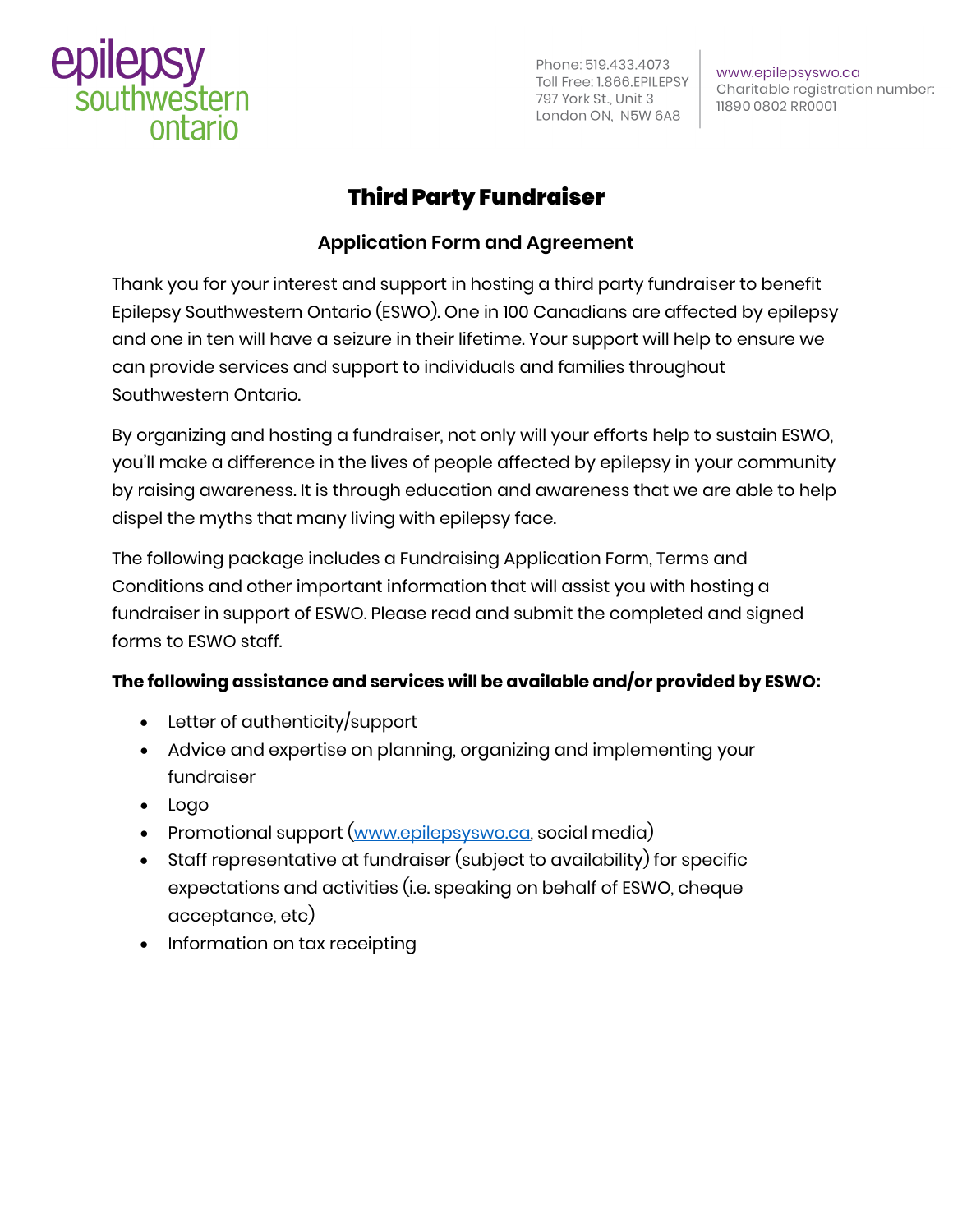

# **Primary Contact:**

| Name:  |  |
|--------|--|
| Email: |  |
|        |  |
| Phone: |  |

## **Fundraiser Information:**

| Name:     |  |
|-----------|--|
| Date:     |  |
| Location: |  |

Description: (may have to attach separate sheet if necessary. Include timing of event, activities, cost

of tickets, etc)

'n

| Estimated number of participants/ attendees:                 |                                   |
|--------------------------------------------------------------|-----------------------------------|
| Is this an annual fundraiser?                                |                                   |
| <b>Expected Revenue:</b>                                     |                                   |
| How will the revenue be raised (check all that apply below): |                                   |
| donation/pledges<br>ticket sales                             | other (specify)<br>silent auction |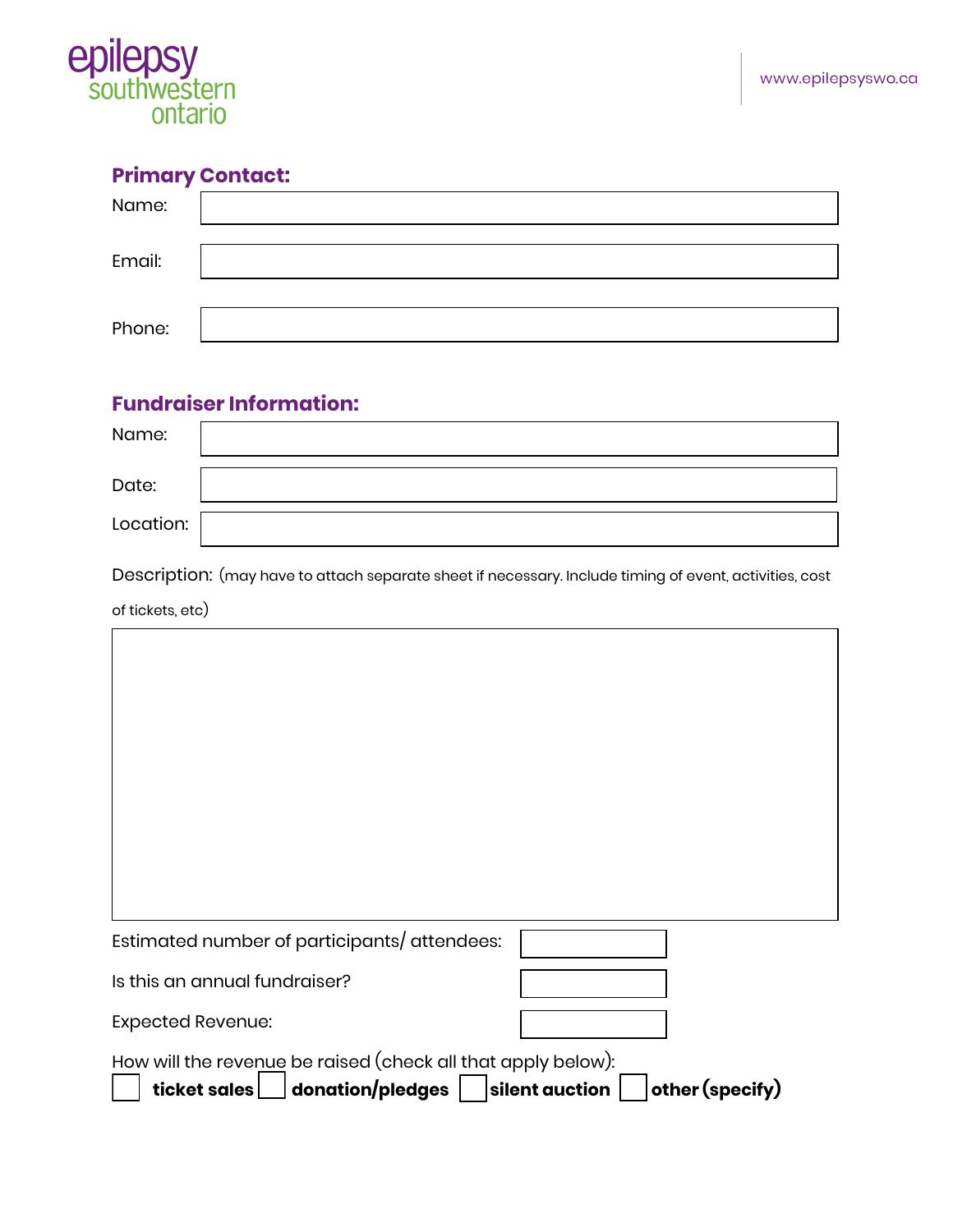

Budget: (fundraiser breakdown – you may have to attach a separate sheet if necessary)

What portion of proceeds will be donated to ESWO? (Check all that apply)



All (no expenses to be deducted)



Net (proceeds minus expenses)

Portion (specify percentage :)

**Please note:** All promotional and advertising material must clearly state the exact portion of proceeds to be donated to ESWO

Are tax receipts requested?

## **Event Promotion:**

How will you promote/ publicize this event? (i.e. poster, social media, brochure, website, etc)

Do you require any of the following resources from ESWO?

- Logo:  $Y \cap N$
- Banner/ signage:  $Y \cap N$
- Educational materials: (i.e. brochures, first aid information)  $\mathbf{Y} \bigsqcup \mathbf{N} \bigsqcup$ 
	- o If yes, please specify number requested
- Event calendar listing on [www.epilepsyswo.ca](http://www.epilepsyswo.ca/) **Y** N N
- Other items such as ESWO branded items (i.e. t-shirts, bracelets, pencils) for purchase  $Y \mid \mid N \mid$ 
	- $\circ$  If yes, please specify number and type of branded items
- If available, would you like an ESWO rep at the event?  $Y \parallel \blacksquare N$
- If yes, please indicate your expectations of time and activity for the rep.
	- o Speaking on behalf of ESWO, length of time: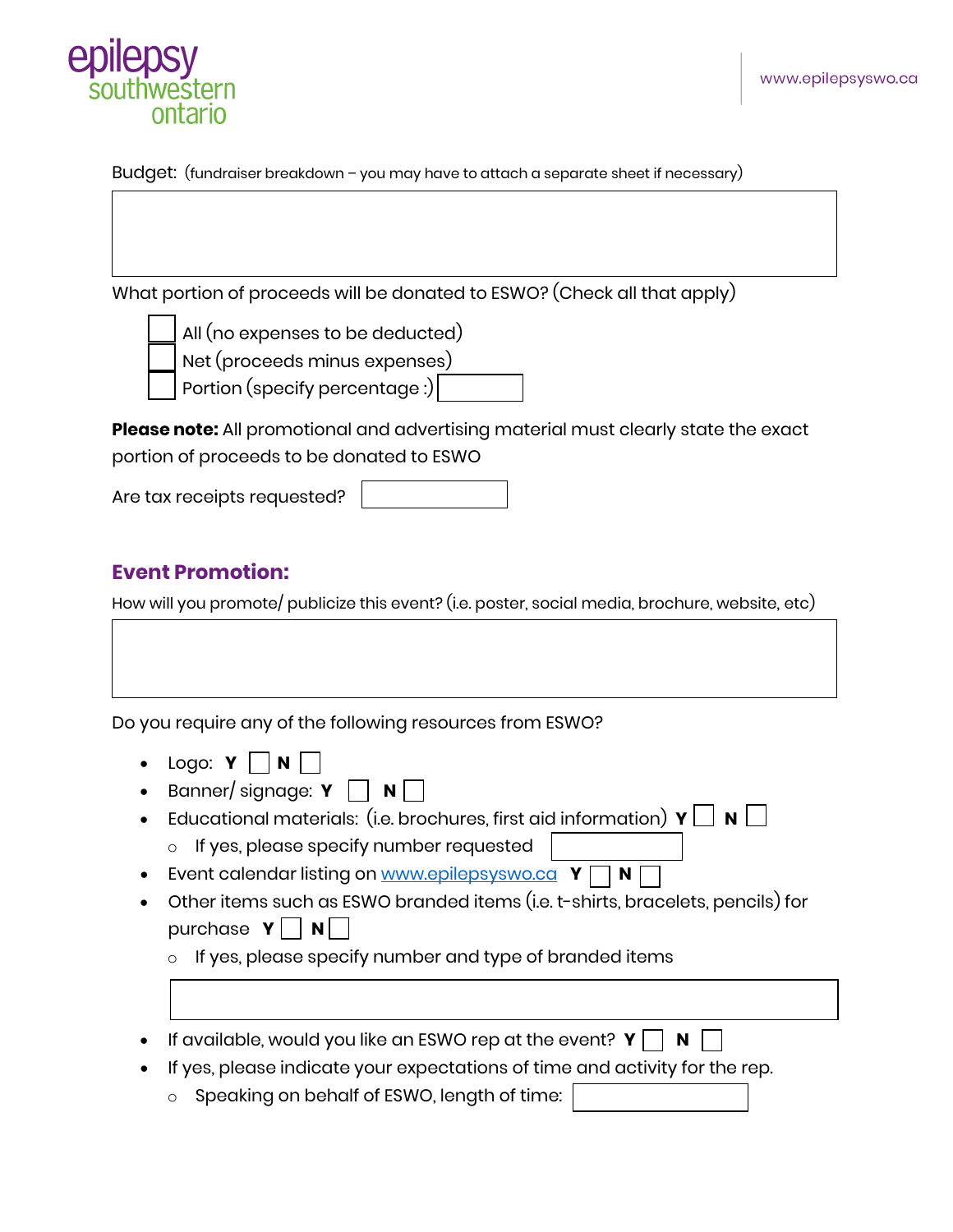

- o Cheque acceptance, length of time:
- o Other, please describe:

Please note: While we are not able to attend every event to which we are invited, we will do our very best to accommodate your request.

### **Sponsorship:**

Will you be contacting local individuals or companies for sponsorship?  $Y \cap N$ 

If yes, please provide us the names of sponsors:

Submitting the Application and Agreement Form with my name and signature, I understand and agree to the attached Terms and Conditions.

| Coordinator's name:      |  |
|--------------------------|--|
|                          |  |
| Coordinator's signature: |  |
|                          |  |
| Date:                    |  |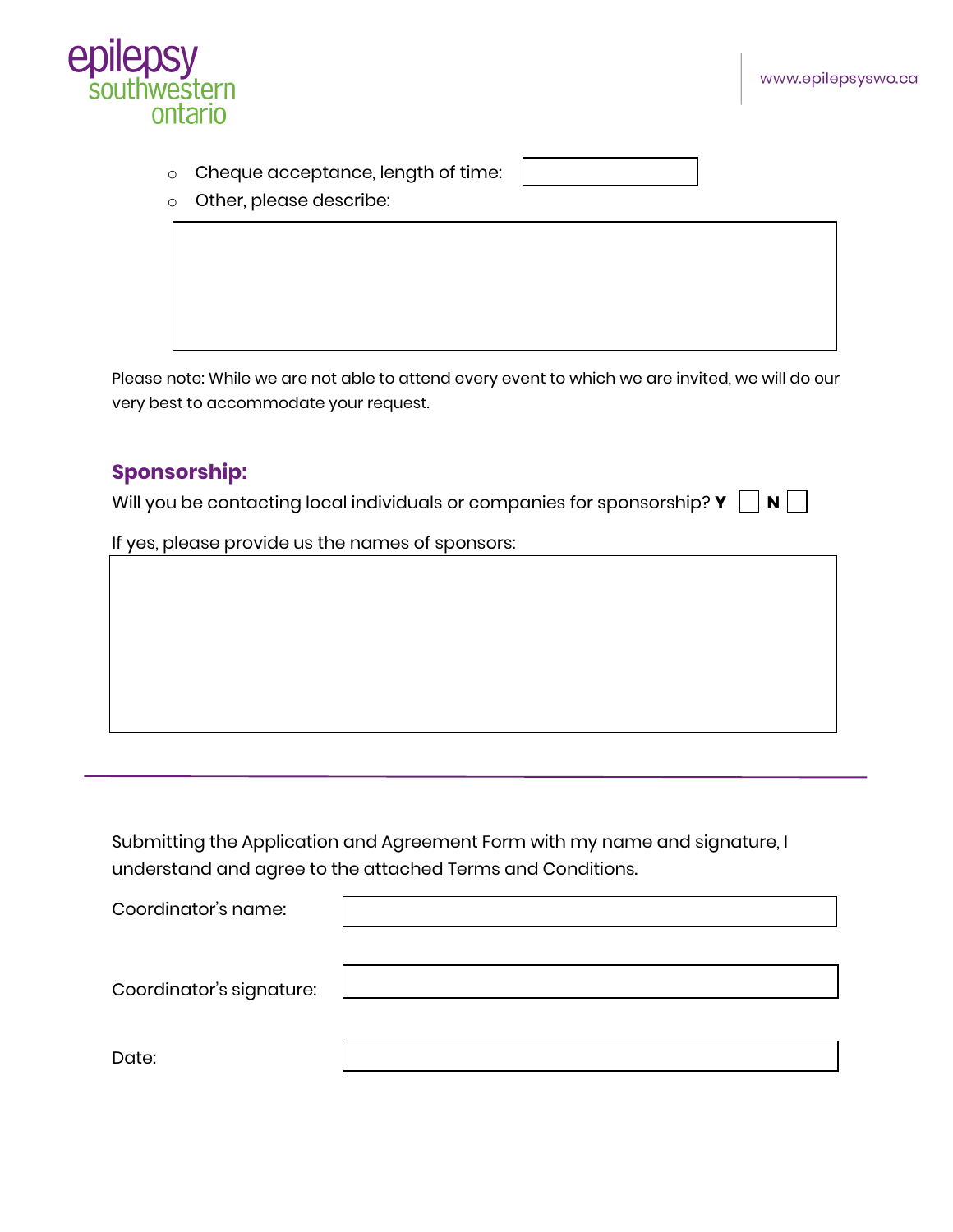

## **Office Use Only**:

| Date received:        |  |
|-----------------------|--|
| Approved by:          |  |
| Date approved:        |  |
| <b>Special Notes:</b> |  |
|                       |  |
|                       |  |
|                       |  |
|                       |  |
|                       |  |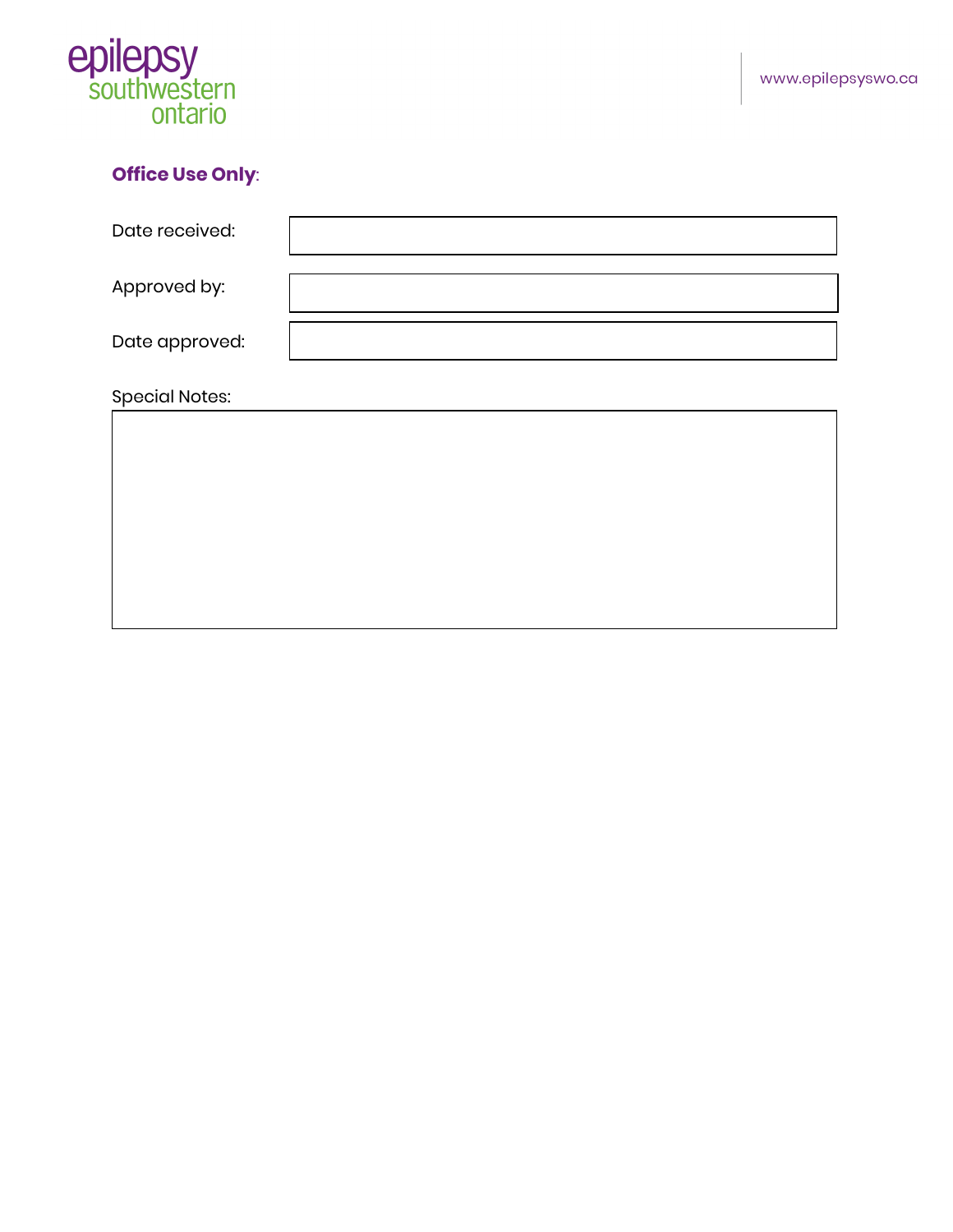

## **Terms and Conditions**

The individual, organization or business must understand and agree to be bound by the general policy set by the following terms and conditions as indicated by their signature on the Application and Agreement Form.

#### **Approval and Compliance:**

Epilepsy Southwestern Ontario (ESWO) is proud to be the recipient of funds raised by individuals, organizations and businesses who engage in fundraising activities. Such events must promote and maintain the positive image of ESWO and the use of the organization's name and/or logo must have prior approval from ESWO.

#### **Right of Refusal:**

ESWO reserves the right to refuse or relinquish involvement in any fundraising proposal that doesn't fall within its mandate.

#### **Financial and Insurance:**

ESWO will not fund or reimburse for expenses or be responsible for any financial losses or unsettled accounts incurred by those using the ESWO name for fundraising events. ESWO will not underwrite or insure any third party fundraising events. The individual, organization or business coordinating and/or sponsoring the event may not contract any goods or services under the name of ESWO.

In addition, the organization does not obtain third party lottery licenses and tax receipts will not be issued for funds raised through any form of gaming.

#### **Liability:**

The individual, organization or business coordinating and/or sponsoring the event will arrange for any necessary insurance in conjunction with ESWO, and will provide proof of insurance if requested.

The organizer will indemnify and hold harmless ESWO and its volunteers, employees, officers and directors from and against all claims, suits, actions and proceedings arising out of any claims from the fundraising event.

#### **Licenses and Fees:**

If any licenses or permits are required for the event, it will be applied for and obtained in the name of the individual, organization or business that's coordinating and/or sponsoring the event. Additionally, one must ensure that they conform to all government regulations (federal, provincial and municipal).

#### **Alcohol Policy:**

Any third party wishing to sell alcohol at their event, must obtain all necessary permits as required by their local governing bodies. All laws and bylaws must be observed. Under no circumstance is alcohol to be made available free of charge at any event.